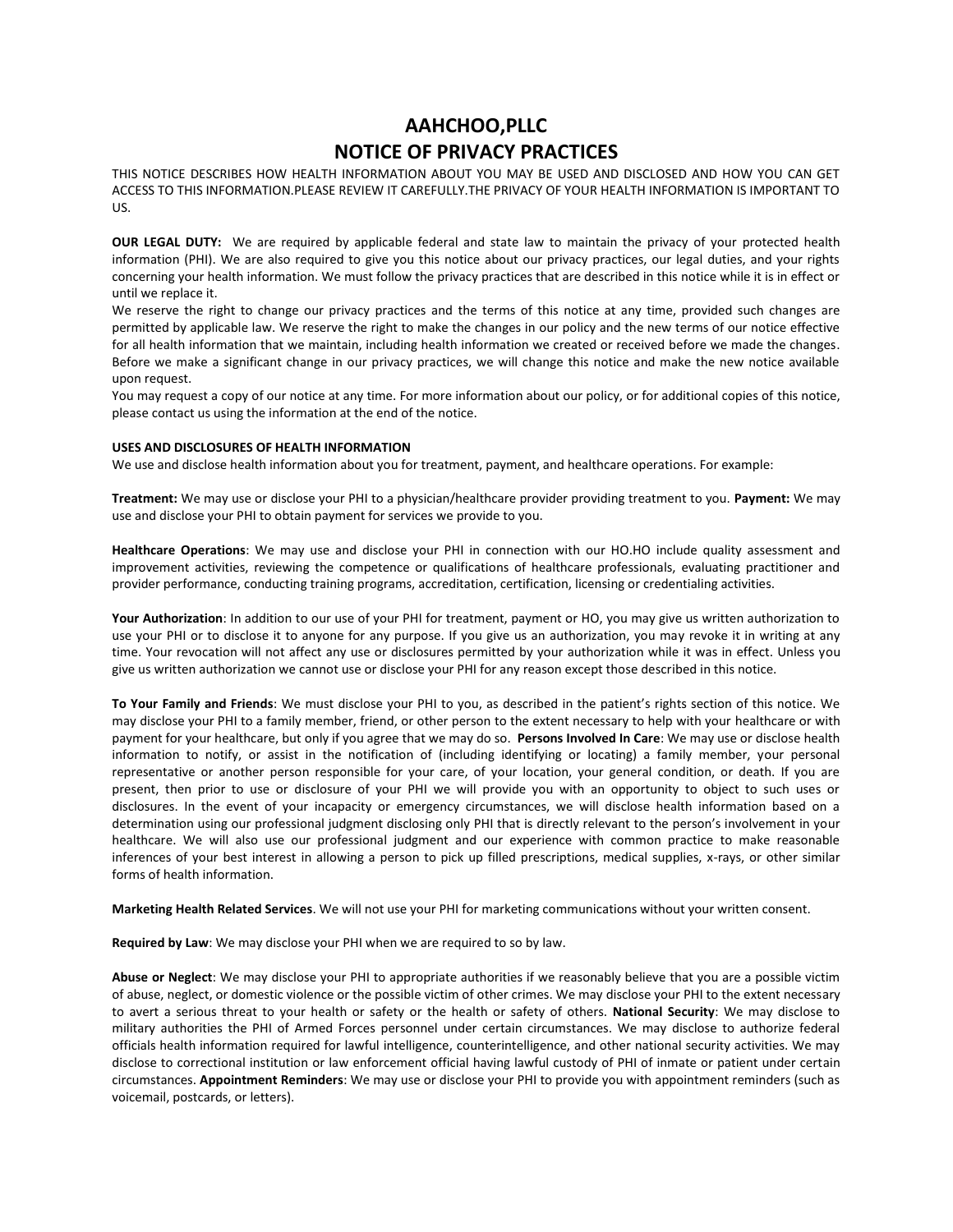### **PATIENT RIGHTS**

**Access:** You have the right to look at or get copies of your health information, with limited exceptions. You may request that we provide copies in a format other than photocopies. We will use the format you request unless we cannot practicably do so. (You must make a request in writing to obtain access to your health information. You may obtain a form to request access by using the contact information listed at the end of this Notice. We will charge you a reasonable cost-based fee for expenses such as copies and staff time. You may also request access by sending us a letter to the address at the end of this Notice. If you request copies, we will charge you for each page &per hour for staff time to locate and copy your health information, and postage if you want the copies mailed to you. If you request an alternative format, we will charge a cost-based fee for providing your health information in that format. If you prefer, we will prepare a summary or an explanation of your health information for a fee. Contact us using the information listed at the end of this Notice for a full explanation of our fee structures.)

**Disclosure Accounting:** You have the right to receive a list of instances in which we or our business associates disclosed your health information for purposes, other than treatment, payment, healthcare operations and certain other activities.

**Restriction:** You have the right to request that we place additional restrictions on our use or disclosure of your health information. We are not required to agree to these additional restrictions, but if we do, we will abide by our agreement (except in an emergency).

**Alternative Communication:** You have the right to request that we communicate with you about your health information by alternative means or to alternative locations. **{You must make your request in writing.}** Your request must specify the alternative means or location, and provide satisfactory explanation how payments will be handled under the alternative means or location you request.

**Amendment:** You have the right to request that we amend your health information. (Your request must be in writing, and it must explain why the information should be amended.) We may deny your request under certain circumstances.

**Electronic Notice:** If you receive this notice on our Web site or by electronic mail (e-mail), you are entitled to receive this Notice in written form.

### **QUESTIONS AND COMPLAINTS**

If you want more information about our privacy practices or has questions or concerns, please contact us.

If you are concerned that we may have violated your privacy rights, or you disagree with a decision we made about access to your health information or in response to a request you made to amend or restrict the use or disclosure of your health information or to have us communicate with you by alternative means or at alternative locations, you may complain to us using the contact information listed at the end of this Notice. You also may submit a written complaint to the U.S. Department of Health and Human Services upon request.

We support your rights to the privacy of your health information. We will not retaliate in any way if you choose to file a complaint with us or with the U.S. Department of Health and Human Services.

| <b>Contact Officer: ADMINISTRATOR</b> | Address: 970 Hesters Crossing, Suite 100 Round Rock, TX 78681 |  |
|---------------------------------------|---------------------------------------------------------------|--|
| Telephone: 512-248-8864               | Fax: 512-906-2751                                             |  |